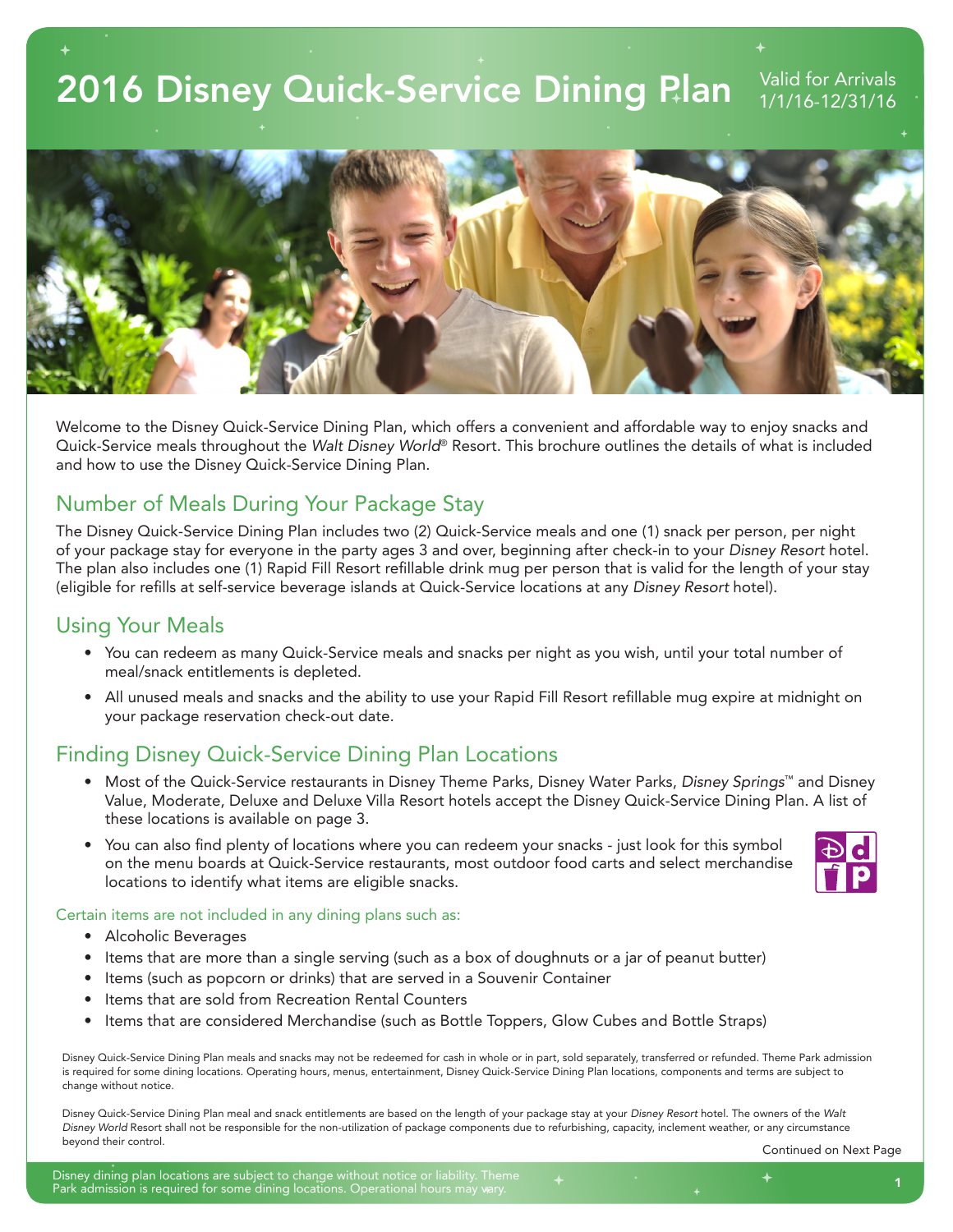# Redeeming Your Meals

- Present your valid Disney Resort ID (either a *MagicBand* or card) to the server or cashier at the time a meal or snack is purchased and specify the number of meals or snacks being redeemed for Disney Quick-Service Dining Plan Guests ages 10+ and the number of meals or snacks being redeemed for Disney Quick-Service Dining Plan Guests ages 3-9.
- Guests ages 3-9 must order from a children's menu where available.
- The Disney Quick-Service Dining Plan is unavailable for Guests under the age of 3, but they may share from an adult plate at no charge, or a meal may be purchased from the menu. The price of the meal will be added to your bill.

### Tracking Your Meals

• Your meal usage will be tracked electronically to your reservation. The example below illustrates a party with two Guests ages 10+ and two Guests ages 3-9, who purchased a three-night/four-day dining package and are using one of their Quick-Service meal entitlements.

| Number of Guests in Party |                        | <b>Total Quick-</b><br><b>Service Meals</b> | Number of<br><b>Redeemed Meals</b> | <b>Remaining Quick-</b><br><b>Service Meals</b> |
|---------------------------|------------------------|---------------------------------------------|------------------------------------|-------------------------------------------------|
| 2 Guests age 10 and over: | Quick-Service<br>Meals | 12                                          |                                    | 10                                              |
| 2 Guests age 3-9:         | Quick-Service<br>Meals | 12                                          |                                    | 10                                              |
| Total:                    |                        | 24                                          |                                    | 20                                              |

- After you dine, your party's remaining entitlements for the meal type you just enjoyed (Quick-Service or snack) will be printed on the receipt.
- You can also contact your Resort Concierge or Guest Relations at any time to obtain your remaining entitlements.

# Healthy Food Options

Disney is committed to offering a wide range of options for you and your family. We offer menu selections for all of our Guests, including children, seeking well-balanced meals, snacks and beverages as well as those with lifestyle dining requests or special dietary requests. Guests may speak with a chef or manager regarding any special dietary requests upon arrival at the dining location.

### Snacks

Look for this symbol on the menu boards at Quick-Service restaurants, most outdoor food carts and select merchandise locations to identify what items are eligible snacks.

Some examples of items that are eligible snacks include:

- Frozen Ice Cream Novelty, Popsicle or Fruit Bar
- Popcorn Scoop (single-serving box)
- 12 oz. Coffee, Hot Chocolate or Hot Tea
- Single-serving Prepackaged Milk or Juice
- Single Piece of Whole Fruit
- Single-serving Bag of Snacks
- 20 oz. Bottle of Coca-Cola®, Sprite® or 20 oz. Dasani® Water
- 20 oz. Fountain Soft Drink